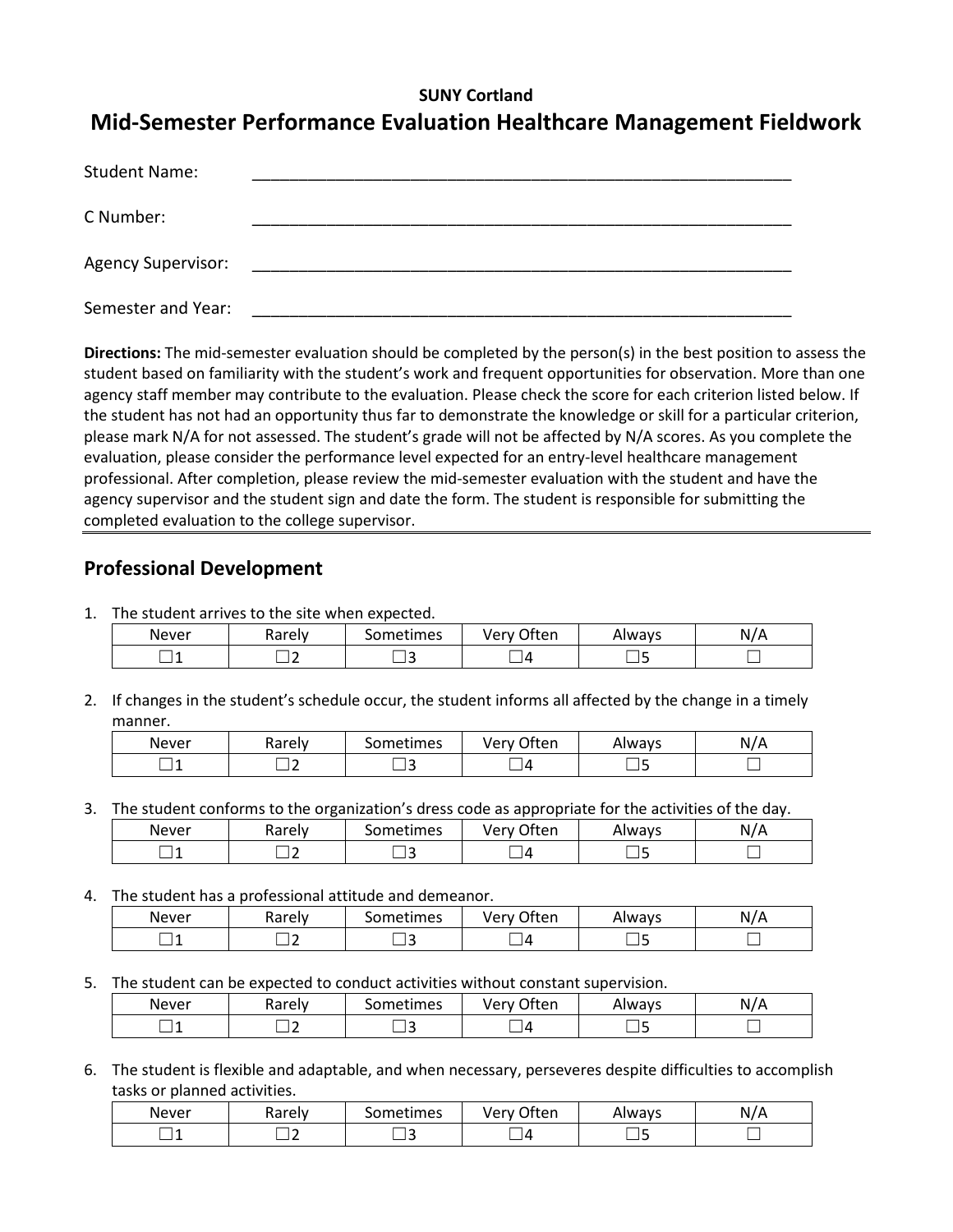#### *Mid-semester HCM Evaluation*

7. The student completes tasks in a timely manner.

| Never | <b>Davab</b><br>⊷w<br>ιαι<br>◡ | . .<br>ometimes | ገften<br>verv | Always | N. |
|-------|--------------------------------|-----------------|---------------|--------|----|
| --    | -                              | --              | $\prime$      |        |    |

8. When interacting with employees, visitors, customers, clients, etc., the student demonstrates an awareness of organizational and departmental procedures.

| Never | Rarely | -<br>. .<br>Sometimes | <b>つften</b><br><b>Ver</b> w<br>◡ | Always | N/A |
|-------|--------|-----------------------|-----------------------------------|--------|-----|
|       |        |                       | Δ                                 |        |     |

9. The student maintains confidentiality and applies ethical principles as necessary.

| Never | Rarely | Sometimes | <b>つften</b><br>ا ۱۵۲۱/ | Always | N/A |
|-------|--------|-----------|-------------------------|--------|-----|
|       | $\sim$ |           |                         | ۰      |     |

### **Critical Thinking and Communication Skills**

1. When appropriate, the student asks questions that indicate an interest in deeper or broader aspects of healthcare management.

| Never | -<br><b>Rarely</b> | . .<br>ometimesد | <b>Often</b><br>Verv | Always | N/A |
|-------|--------------------|------------------|----------------------|--------|-----|
| ×     |                    |                  | Д                    | __     |     |

2. When confronted with a complex problem (project or situation), the student coordinates several activities, ideas and thoughts to solve the problem.

| Never | Rarely | ometimes | ำften<br>verv | Always | N |
|-------|--------|----------|---------------|--------|---|
|       |        |          | Д             | .<br>_ |   |

3. When appropriate, the student gives thought to and makes inquiries about the feasibility of a new or different course of action.

| Never | <br>10001<br>vai eiv | metimes | ำften<br>ver<br>v | Always | N<br>r |
|-------|----------------------|---------|-------------------|--------|--------|
| . .   |                      | . .     |                   |        |        |

4. The student demonstrates effective interpersonal communication skills with others in a team setting or similarly constructed environment.

| Never | Rarely | iometimes | ገften<br>Verv | Always | N<br>'N |
|-------|--------|-----------|---------------|--------|---------|
|       |        |           |               |        |         |

5. Overall, the student's oral communication is clear, effective and appropriate to the situation.

| Never | Rarely | Sometimes | <b>つften</b><br>Verv | Always | ,,<br>. .<br>N/A |
|-------|--------|-----------|----------------------|--------|------------------|
| __    |        | ۔         | L                    |        |                  |

6. The student's written communication skills (email, reports, etc.) are focused, easily understood, and appropriate to the situation.

| Never | -<br>Rarely | . .<br>Sometimes | Often<br>Verv | Always | N<br>N/A |
|-------|-------------|------------------|---------------|--------|----------|
|       | -<br>--     |                  | Δ             |        |          |

7. The student's written communication is free from grammatical and other writing errors.

| Never | <b>Rarely</b> | . .<br>ometimes | ገften<br>very' | Always | N |
|-------|---------------|-----------------|----------------|--------|---|
| __    |               |                 |                |        |   |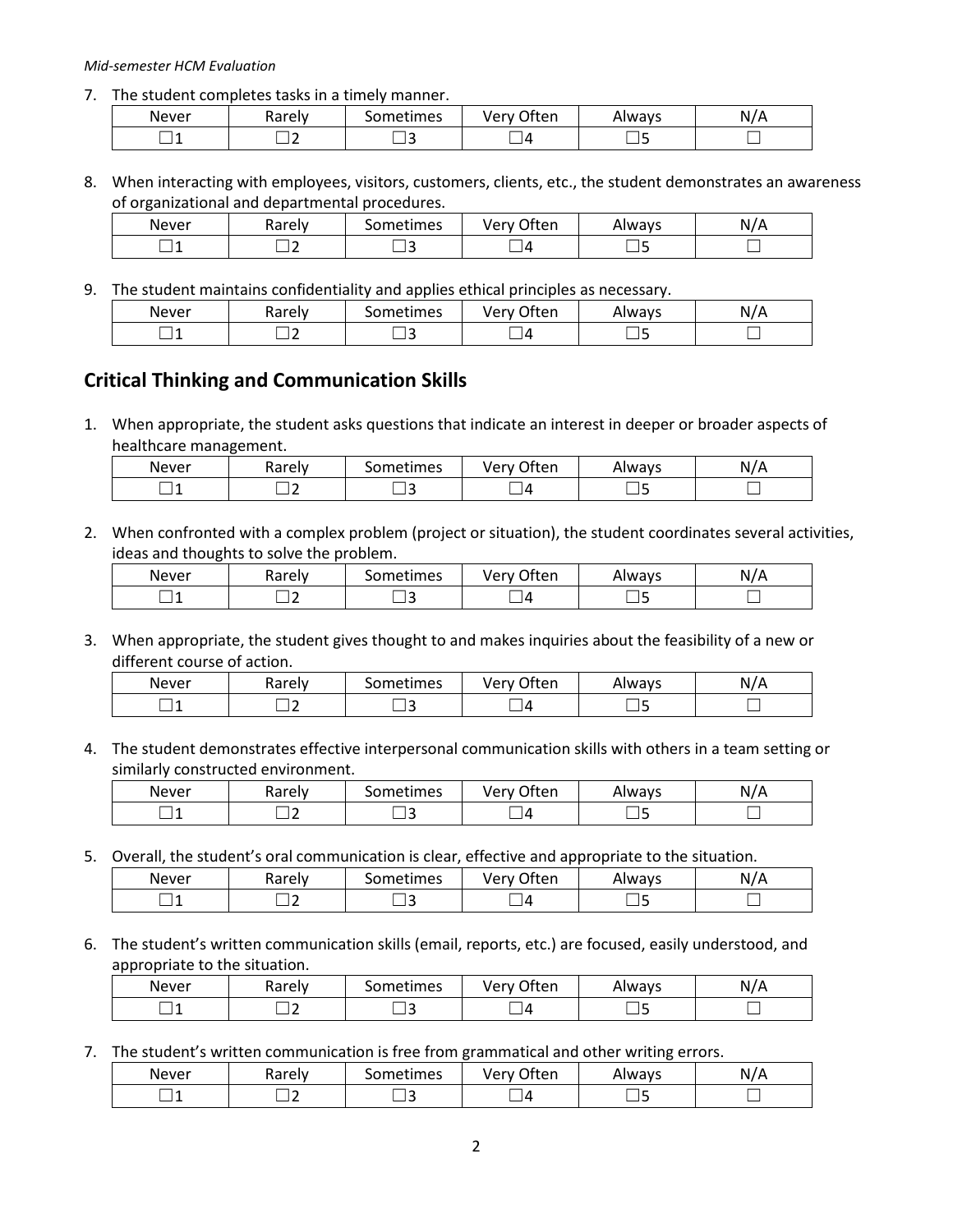8. The student's oral and written communication meets the agency's professional expectations.

| Never | Rarely | iometimes | Often<br>Verv | Always | N/L |
|-------|--------|-----------|---------------|--------|-----|
|       |        |           | Д             |        |     |

#### **Healthcare Management Knowledge and Skills**

1. Demonstrates an understanding of the human resource principles and processes at the level expected for an entry-level manager.

| Never | karely | $\sim$<br>. .<br>iometimes | ำften<br>ver<br>v | Nways | N/A |
|-------|--------|----------------------------|-------------------|-------|-----|
|       |        |                            | Д                 |       |     |

2. Demonstrates understanding of financial terms and accounting data that would be useful in operations management and decision-making.

| Never | Rarely | iometimes | ीten<br>Verv | Always | $\cdot$ . $\cdot$<br>N/A |
|-------|--------|-----------|--------------|--------|--------------------------|
| -     |        |           | л            |        |                          |

3. Demonstrates use of appropriate tools for organizing and analyzing data to support decision-making.

| Never | Rarely | sometimes | つften<br>Verv | Always | N<br>11/11 |
|-------|--------|-----------|---------------|--------|------------|
| . .   |        |           |               | __     |            |

4. Demonstrates understanding of important elements of information technology and of how information management works within healthcare organizations.

| Never | Rarely | Sometimes | ำften<br>Verv<br>ີ | Always  | N/L<br>л.<br>. |
|-------|--------|-----------|--------------------|---------|----------------|
|       |        |           | Д                  | -<br>__ |                |

5. Demonstrates an understanding of the principles of marketing as applied in healthcare organizations.

| Never | Rarely | iometimes | ገften<br><b>Verv</b><br>J | Always | N. |
|-------|--------|-----------|---------------------------|--------|----|
| -     |        | . .       | 7                         |        |    |

6. Demonstrates ability to use quality and/or systems tools to measure, promote and/or implement quality improvement or patient/client satisfaction initiatives in healthcare organizations.

| Never                                                                                              | Rarely | Sometimes | Very Often | Always | N/A |
|----------------------------------------------------------------------------------------------------|--------|-----------|------------|--------|-----|
|                                                                                                    |        |           | - ∣ 41     |        |     |
| Demonstrates familiarity with general legal principles as they relate to healthcare organizations. |        |           |            |        |     |
| <b>Never</b>                                                                                       | Rarely | Sometimes | Very Often | Always | N/A |
|                                                                                                    |        |           |            |        |     |

8. Demonstrates understanding of the relationships among healthcare sectors, consumers, providers and payers.

| Never | karely | . .<br>iometimes | ำften<br>ver | Always | N.<br>$\overline{H}$ |
|-------|--------|------------------|--------------|--------|----------------------|
|       | -      |                  | Δ            |        |                      |

9. Demonstrates ability to understand and incorporate economic theories, concepts and/or policies as they apply in the healthcare delivery system and in decision-making processes as appropriate for an entry-level manager.

| Never | Rarely | . .<br>iometimes | <b>つften</b><br>verv | Always | \ I <i>I I</i><br>N<br>H |  |
|-------|--------|------------------|----------------------|--------|--------------------------|--|
|       |        |                  | $\prime$             |        |                          |  |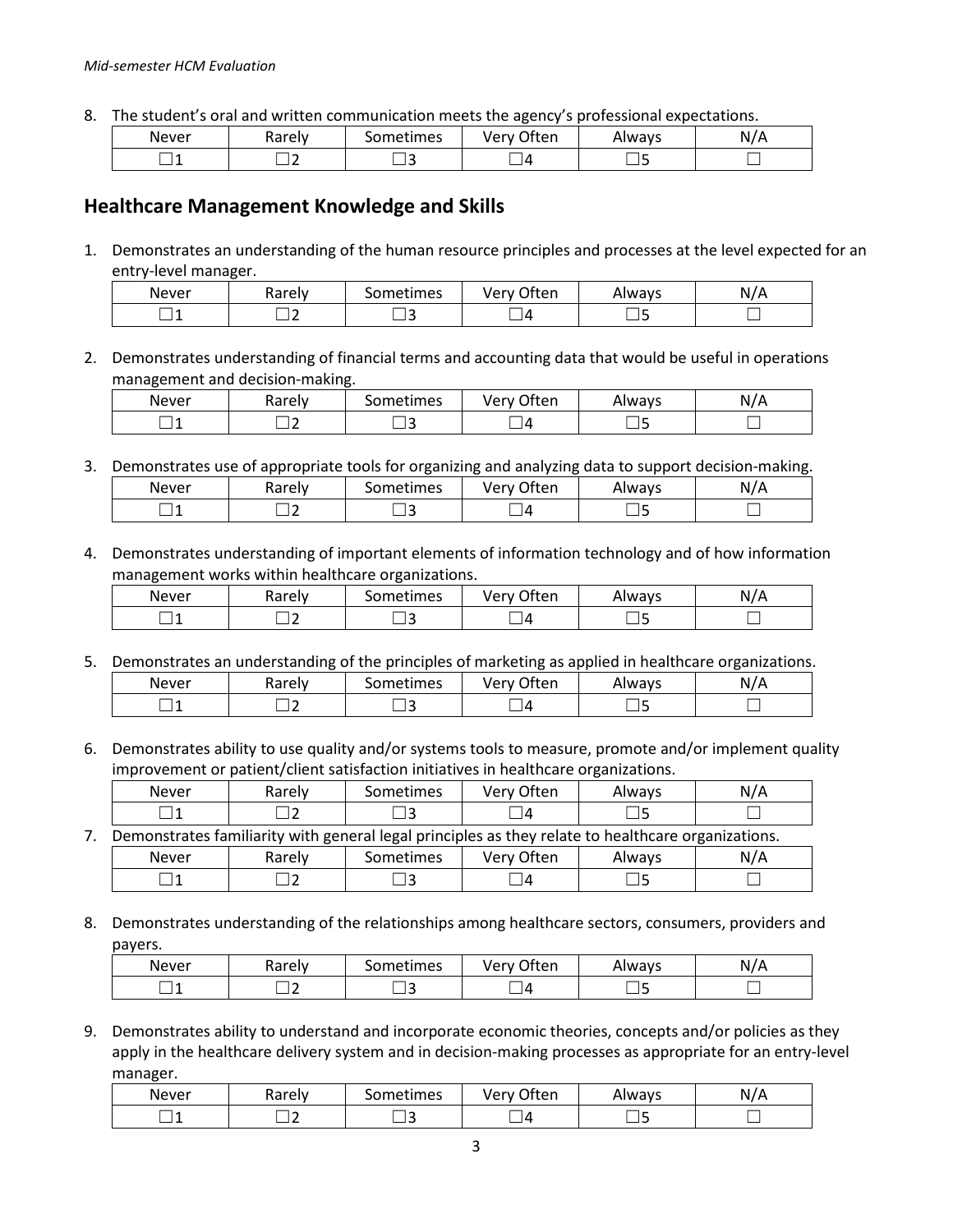#### *Mid-semester HCM Evaluation*

10. Demonstrates understanding of the crucial role culture plays in healthcare and the need to deliver services in a culturally competent manner.

| Never | Rarely | . .<br>Sometimes | Very Often | Always | N/A |
|-------|--------|------------------|------------|--------|-----|
| ×     |        |                  | Д          |        |     |

### **Overall Assessment and Academic Preparation**

1. Overall, how would you rate the student's performance thus far in this fieldwork experience?

| /۵r<br>Poor<br>v | Average<br>Below | Average | -<br>Good<br>$\sqrt{2}$ | $v$ collont<br>– v.<br>יוופוונ | N |
|------------------|------------------|---------|-------------------------|--------------------------------|---|
| __               |                  | --      | $\prime$                |                                |   |

2. What particular areas should the student focus upon for development during the remainder of the fieldwork experience?